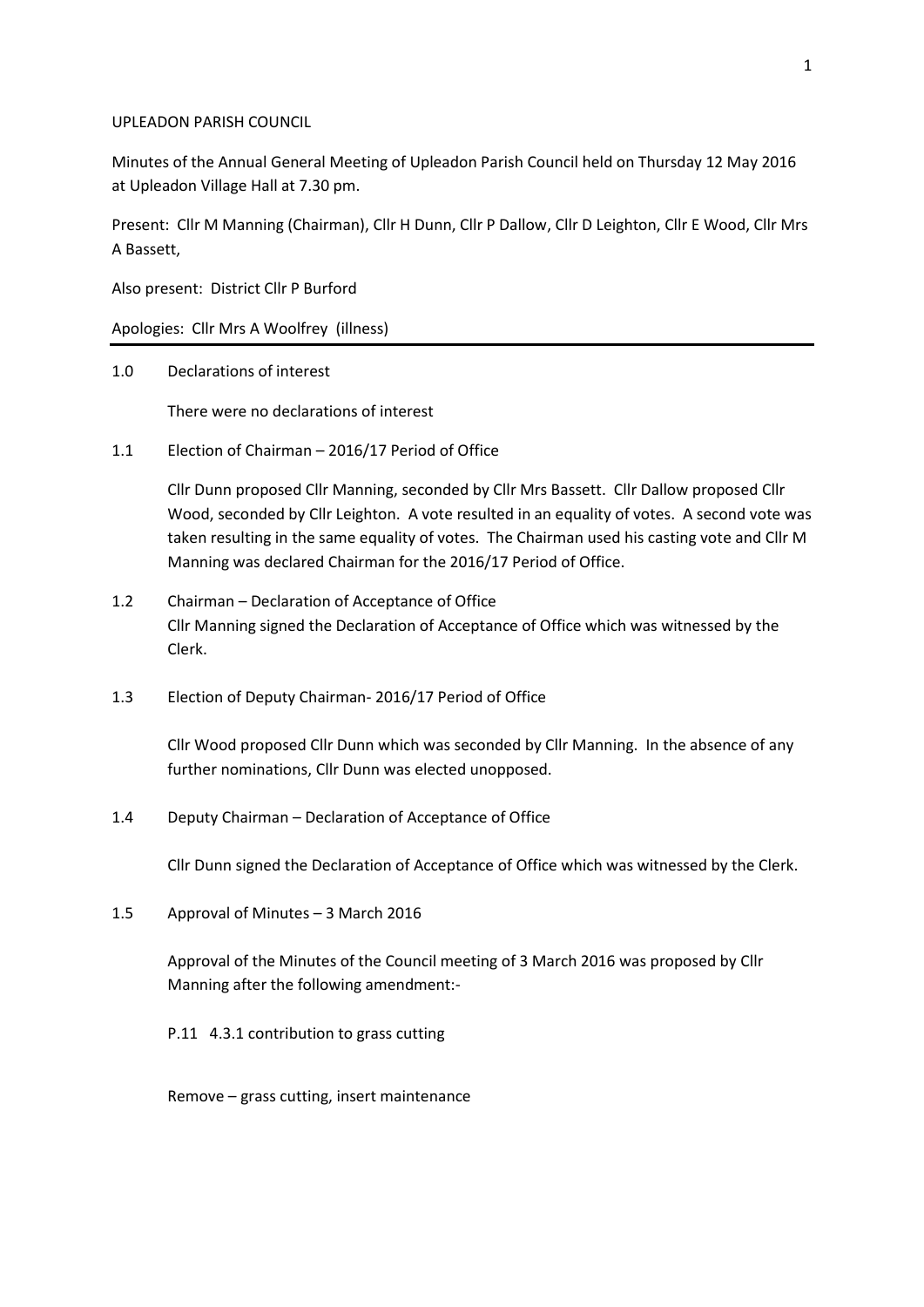### 1.6 Matters Arising

#### P. 12 4.4.2 Appointment of Internal Auditor

The Clerk advised that Mr Berrow had advised that whilst he was happy to undertake the internal audit this year, he would not be able to do so in the future.

It was agreed that a letter of thanks would be sent to Mr Berrow for his past services to the Council.

P.12 4.4.4 Rowan Tree to commemorate Queen's Diamond Jubilee

Cllr Manning advised that the Rowan Tree had now been planted.

P.13 Highway matters

Cllr Manning reported that he had met with the Highways representative as agreed. It had been suggested the road way leading to the Church would be unlikely to be resurfaced, although Highways had measured the length of the road. The road had been marked where it was subsiding near to the Village hall, and it was agreed to advise the Highways representative that further subsidence was taking place further along Gloucester Road.

### 1.7 Approval of Minutes – 24 March 2016

Approval of the Minutes of the Council meeting of 24 March 2016 was proposed by Cllr Manning which was unanimously agreed.

# 1.8 Matters Arising

The Clerk advised that she had written to the District Council regarding the Enforcement Officer's visit to the Mushroom Farm, but they advised they had no record of his visit, and therefore could not comment.

#### 1.9 Finance/Sundry Payments

|                           | Income received since last meeting                  | Precept/Support Grant | £2,000 |
|---------------------------|-----------------------------------------------------|-----------------------|--------|
|                           |                                                     | Sale of Noticeboard   | £250   |
|                           |                                                     |                       |        |
| Payment for consideration |                                                     |                       |        |
|                           |                                                     |                       |        |
| 1.                        | Elmcroft Nursery – purchase of Rowan Tree           |                       | £67.20 |
|                           | 2. Clerk – expenses (stationery/printer connection) |                       | £52.67 |
| 3.                        | Insurance (renewal 1 June 2016)                     |                       |        |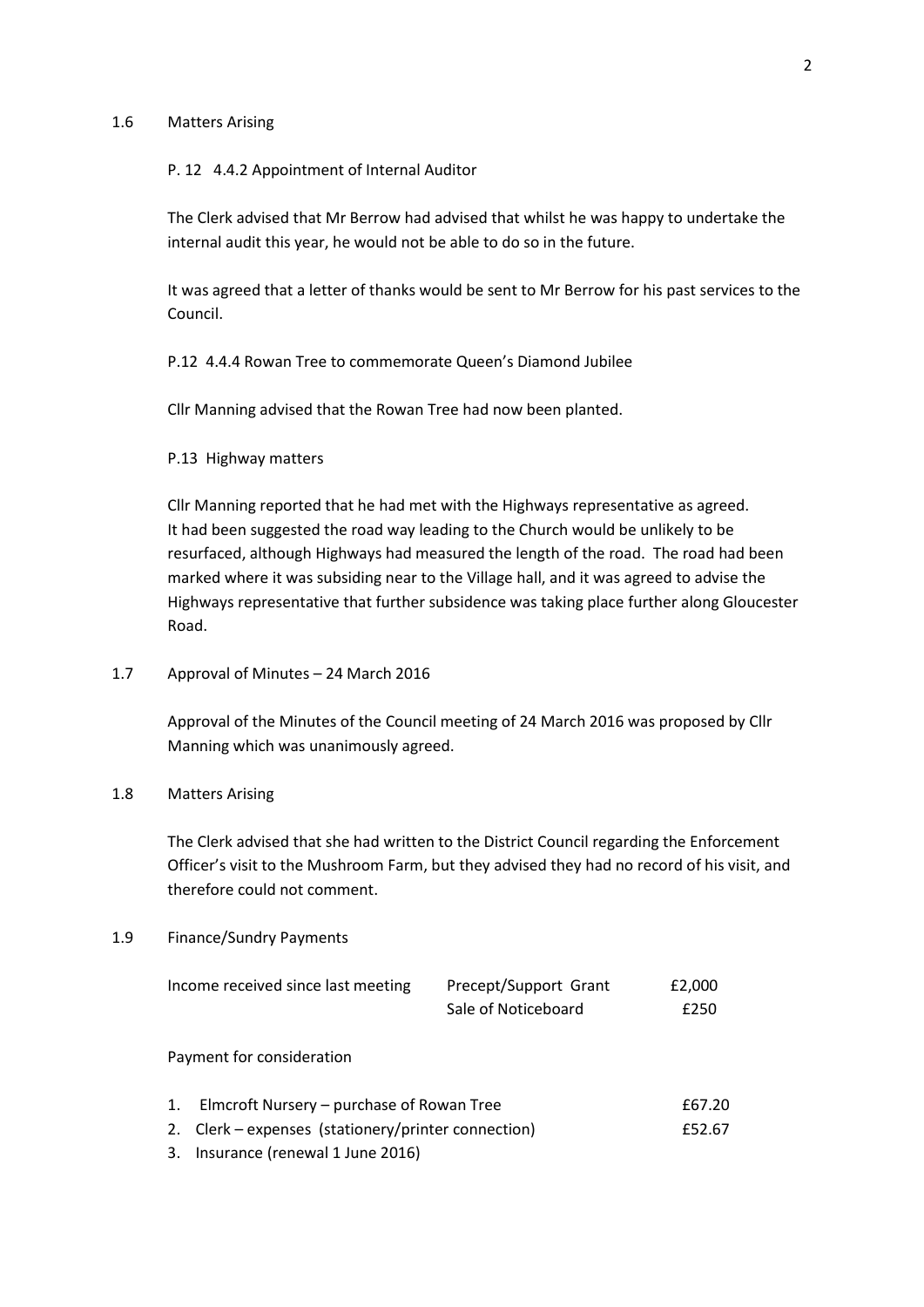The Clerk advised that the Council's current insurer had forwarded their renewal at £355.88

The Clerk had sought an alternative quotation at a cost of £332.12 This Insurer had offered a 5% discount if the Council entered into a three year agreement reducing the cost to £315.22. Members were mindful to accept the three year option, however it was suggested that the Clerk liaise with the Clerk at Corse/Hartpury who it was said had secured a very reasonable insurance premium. In view of the imminent renewal date, it was agreed that the Clerk be given delegated power to accept the most optimum quotation based on the Council's insurance requirement

- 1.10 Correspondence
- 1.10.1 Glos Assoc Parish and Town Councils invitation to submit a Resolution for AGM Members declined to submit a Resolution for debate at the forthcoming AGM.

### 1.11 Business

- 1.11.1 To give consideration to Planning application
	- 1. P0482/16/FUL Mr & Mrs P Cook, Madams, Edens Hill, Upleadon Change of use of land to residential curtilage and construction of a single store Double garage

Cllr Manning proposed No Objection which was unanimously agreed.

Decision on planning appeal – App/P1615/W/15/3139784 The Chalet, Mount Ottawa Golden Valley, Upleadon Appeal made by Mrs M Samuel against a refusal to grant planning permission. Development proposed – replacement dwelling. Appeal: Dismissed

Noted

## 1.11.2 To give approval to End of Year Accounts – 2015/2016

 Cllr Manning proposed approval to the End of Year Accounts for the period 2015/16 which was unanimously agreed. Following the Internal Auditor having inspected the accounts and completed Section 4 of the Annual Return, Members addressed and completed Section 2 of the Return, for submission to the External Auditor.

### 1.11.3 To give further consideration to purchase of defibrillator

Cllr Manning advised that the grant funding from FoDDC had been approved towards the cost of the defibrillator. The Clerk advised that the Village Hall Committee had also confirmed that they would contribute £250 towards the cost also, and that they would cover the electricity costs and offer the use of the Hall for any training of the unit. It was agreed